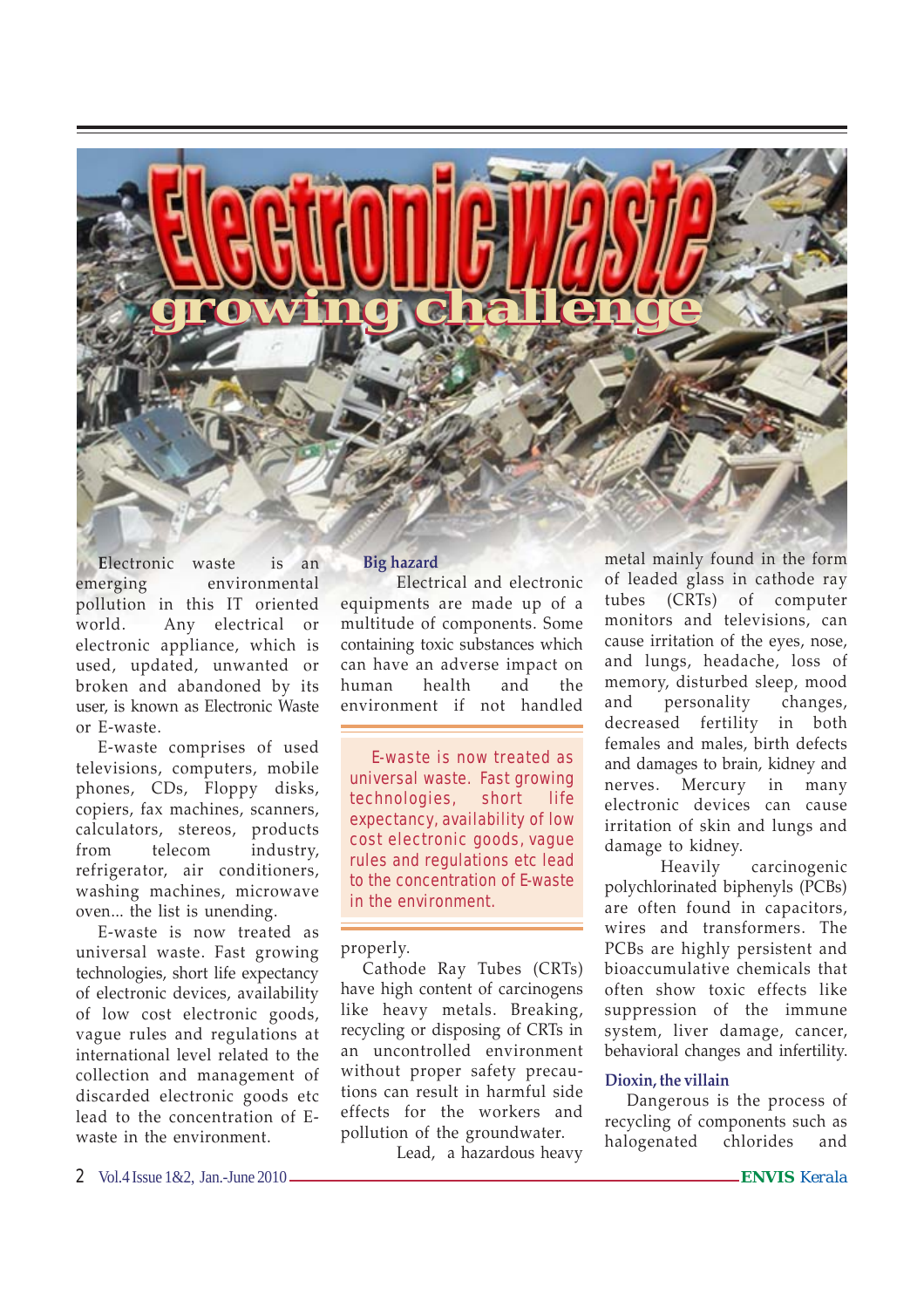bromides used as flameretardants in plastics, which form persistent dioxins and furans on combustion at temperatures of

 $600-800$ <sup>o</sup>C. Copper, which is present in printed circuit boards and cables, acts as a catalyst for dioxin formation when flame-retardants are incinerated. The PVC sheathing of wires is highly corrosive when burnt and also induces the formation of dioxins.

## **Landfilling no solution**

Landfilling by the E-waste is one of the most widely used methods of disposal. This creates leachate containing heavy metals. Mercury, Cadmium and Lead are among the most toxic leachates. Mercury, for example, will leach when certain circuit breakers are destroyed.

Lead has been found to leach from broken leadcontaining glass, such as the cone glass of cathode ray tubes from TVs and monitors. In addition, landfills are also prone to uncontrolled fires which can release toxic fumes.

Desktop computers has a long list of pollutants including plastic, lead, aluminum, germanium, gallium, iron, tin, copper, barium, nickel, zinc, tantalum, indium, vanadium, terbium, beryllium, europium, titanium, ruthenium, cobalt, palladium, manganese, silver, antimony, bismuth, chromium, selenium, niobium, rhodium, platinum, arsenic and silica.

### **Statistics**

3 Vol.4 Issue 1&2, Jan.-June 2010 **ENVIS** *Kerala* It is estimated that India produces approximately 1.5 lakh tons of E-waste per year. After

two more years this figure would become 8 lakh tons per year. Topped by Mumbai and Delhi, there are ten cities including



The only option available (...) is to implement scientific and environmentally safe recycling. Many leading companies (...) have established the Manufacturer's Recycling Management Company to deal with their E-waste. Environmental activists demand for a 'polluter pays' principle in the case of E-wastes.

Bangalore, Kolkata, Chennai, Ahmedabad, Hyderabad, Pune, Surat and Nagpur that produce most of the E-wastes.

Almost 50 % of the PCs sold in India are products of the secondary market and are reassembled on old components. The remaining 30% is covered by multinational manufacturers and the rest, native. [Annual report 2003, MAIT]. Over 10,000 tons of electronic waste is being generated daily in Karnataka. An estimated 30,000 computers become obsolete every year from the IT industry in Bangaluru alone.

Proper treatment of E-waste can even recover some precious metals like gold, silver and platinum. The Karnataka State Pollution Control Board has signed a MoU with a Belgiumbased firm in this regard.

## **Developing countries - The dump yards of E-Waste ?**

It is reported that develo ped nations dispose their Ewaste in the developing countries. Almost 80% of the ewastes generated in US is exported to countries like India, Pakistan and China.

Basel convention in 1989 restricted such trade of hazardous e-wastes interna tionally and the recomme ndations came into effect

from 1992 onwards. But the lack of implemen-

tation of proper environmental and occupational standards and cheap labour available in developing countries still keep the E-waste trade flourishing. Reports showed that around 25,000 workers are engaged in recycling of E-Wastes in Delhi, where approximately 10,000 to 20,000 tons of E-Waste is recycled every year. We can see e-waste scrap yards in other cities in India like Chennai, Meerut, Ferozabad, Bangalore and Mumbai.

## **Responsible producers**

Managing the electronic waste is a Himalayan task in front of the agencies concerned. The only option available in front of them is to implement scientific and environmentally safe recycling. Many leading companies like